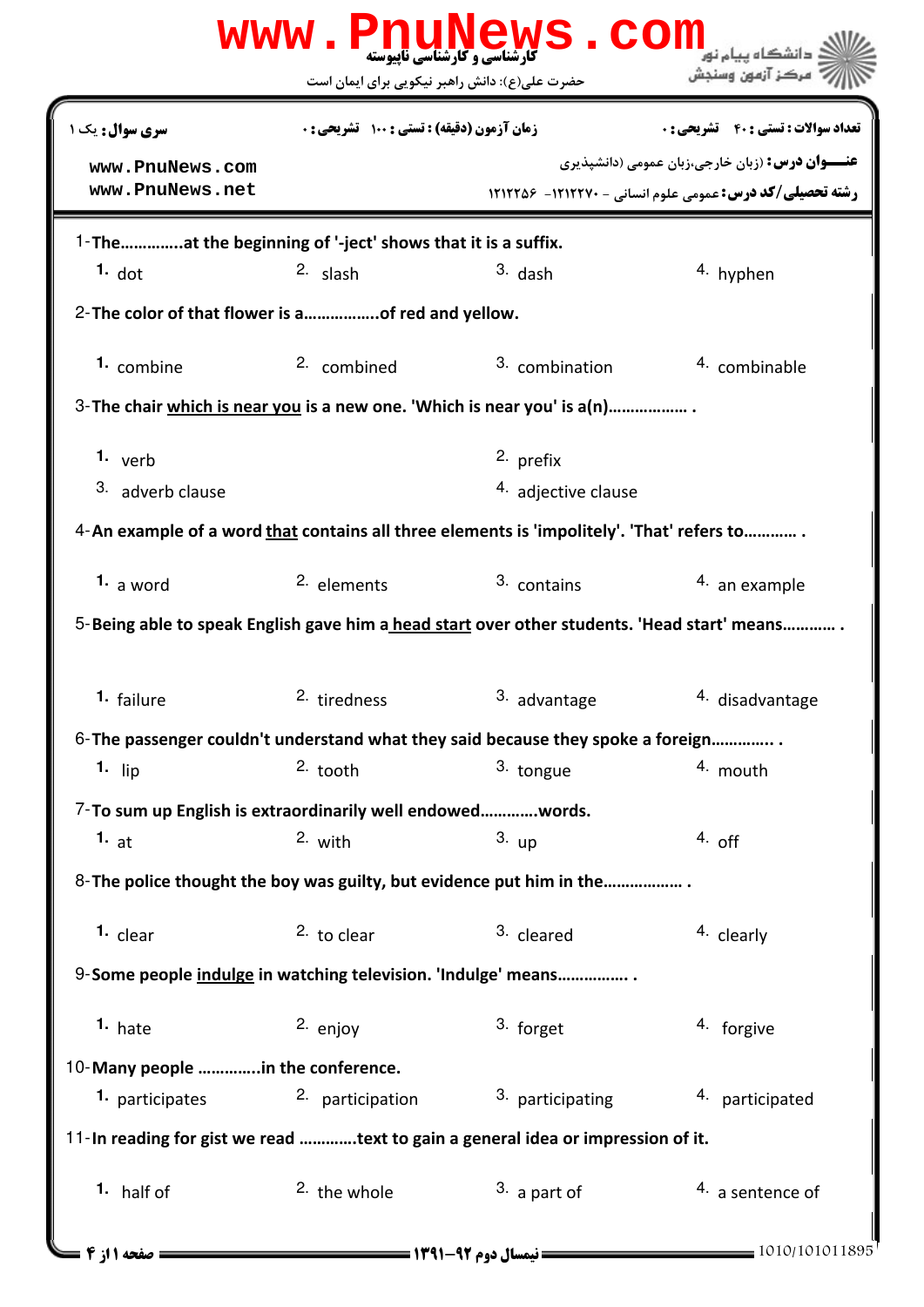|                                                                                                                                                 |                                                     | WWW.PnuNews.Com          |                                                                |  |  |
|-------------------------------------------------------------------------------------------------------------------------------------------------|-----------------------------------------------------|--------------------------|----------------------------------------------------------------|--|--|
|                                                                                                                                                 | حضرت علی(ع): دانش راهبر نیکویی برای ایمان است       |                          | مركز آزمون وسنجش                                               |  |  |
| سری سوال: یک ۱                                                                                                                                  | زمان آزمون (دقیقه) : تستی : 100 تشریحی : 0          |                          | <b>تعداد سوالات : تستي : 40 ٪ تشريحي : 0</b>                   |  |  |
| www.PnuNews.com                                                                                                                                 |                                                     |                          | <b>عنـــوان درس:</b> (زبان خارجي،زبان عمومي (دانشپذيري         |  |  |
| www.PnuNews.net                                                                                                                                 |                                                     |                          | <b>رشته تحصیلی/کد درس: عمومی علوم انسانی - 1212270- 121226</b> |  |  |
| 12-One of the old people's is gardening.                                                                                                        |                                                     |                          |                                                                |  |  |
| 1. pursues                                                                                                                                      | 2. pursued                                          | 3. pursuable             | 4. pursuits                                                    |  |  |
| 13-My friend's silence implied agreement. 'Implied' means                                                                                       |                                                     |                          |                                                                |  |  |
| 1. suggested indirectly                                                                                                                         |                                                     | 2. suggested directly    |                                                                |  |  |
| 3. rejected                                                                                                                                     |                                                     | <sup>4.</sup> changed    |                                                                |  |  |
| 14-Theof the students to the others is easy to see. They are better than the others.                                                            |                                                     |                          |                                                                |  |  |
| 1. laziness                                                                                                                                     | 2. weakness                                         | 3. superiority           | 4. inferiority                                                 |  |  |
| 15-Rather than use guessing to describe what we are doing when we read, we say we are inferring.<br>'Rather than' means                         |                                                     |                          |                                                                |  |  |
| <sup>1</sup> because of                                                                                                                         | <sup>2.</sup> better than                           | 3. worse than            | 4. instead of                                                  |  |  |
| 16-As we read we skip many words, yet we stillthe message.                                                                                      |                                                     |                          |                                                                |  |  |
| $1.$ lose                                                                                                                                       |                                                     | <sup>2.</sup> understand |                                                                |  |  |
| 3. do not gain                                                                                                                                  |                                                     | 4. do not understand     |                                                                |  |  |
| 17-The adjective of the word "deduce" is                                                                                                        |                                                     |                          |                                                                |  |  |
| 1. deduces                                                                                                                                      | 2. deduction                                        | 3. deducible             | 4. deducibly                                                   |  |  |
| 18-The thief had stolen some old objects.                                                                                                       | Some old objects had beenby the thief.              |                          |                                                                |  |  |
| 1. stolen                                                                                                                                       | 2. steal                                            | 3. steals                | 4. stole                                                       |  |  |
| 19-There are some words of Latin origin in English. 'Origin' means                                                                              |                                                     |                          |                                                                |  |  |
| 1. source                                                                                                                                       | $2.$ search                                         | 3. sauce                 | 4. soil                                                        |  |  |
| 20-Between the two sizes of abridged and unabridged dictionary is the dictionary, which<br>includes enough detail for most university students. |                                                     |                          |                                                                |  |  |
| 1. pocket                                                                                                                                       | 2. pocket                                           | 3. college-level         | 4. small-level                                                 |  |  |
| 21-Choosing the best definition is often a very difficult task. 'Choosing' means                                                                |                                                     |                          |                                                                |  |  |
| 1. selecting                                                                                                                                    | 2. changing                                         | 3. correcting            | 4. improving                                                   |  |  |
| 22-The suffix '-y' in the word "skinny" means                                                                                                   |                                                     |                          |                                                                |  |  |
| 1. after                                                                                                                                        | $2.$ full of                                        | 3. before                | 4. without                                                     |  |  |
| <b>- صفحه 2 از 4</b> $\blacksquare$                                                                                                             | <b>== نیمسال دوم 92-1391 <del>===========</del></b> |                          | 1010/101011895                                                 |  |  |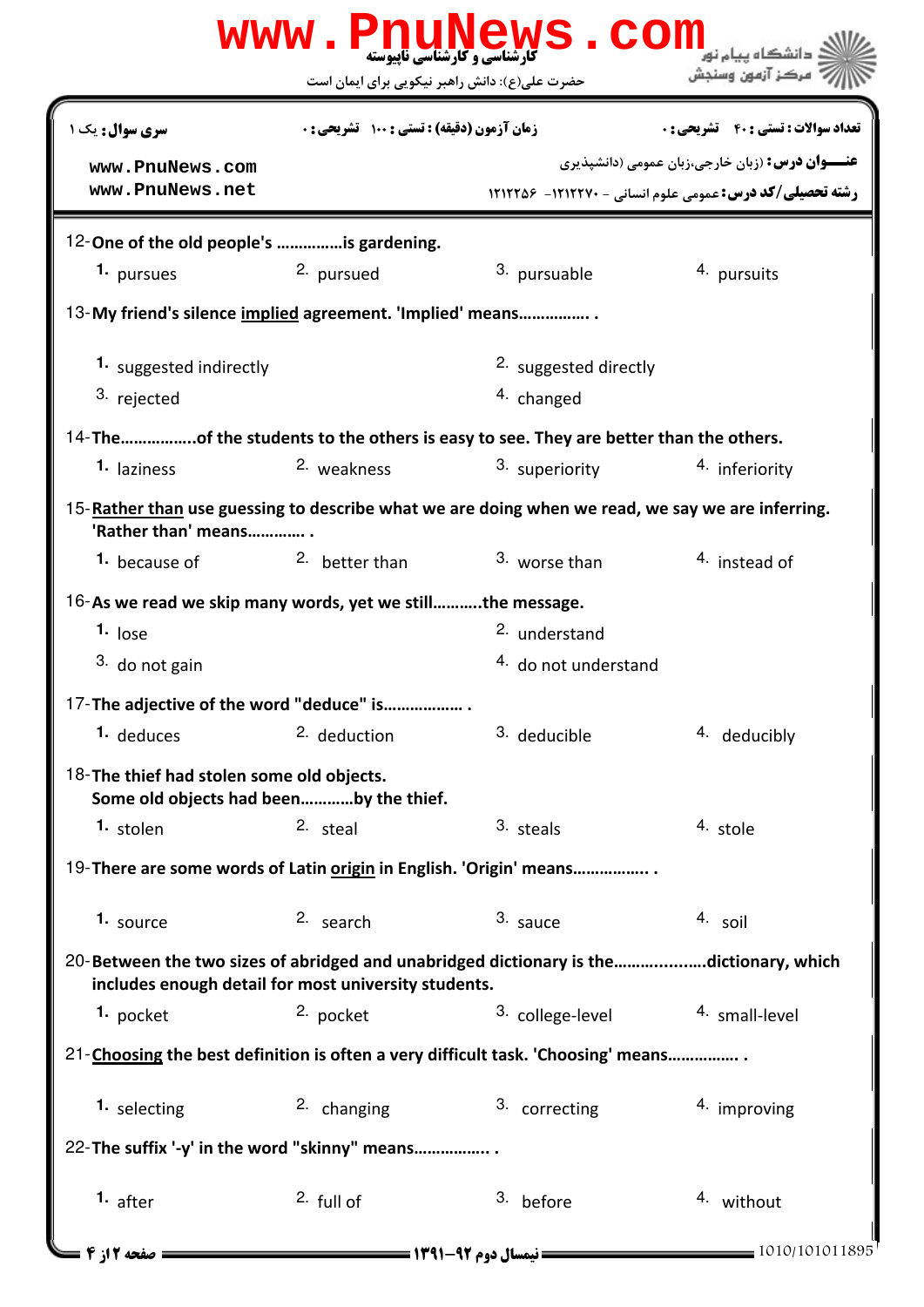| www.PnuNews.com                                                                                   |                                               |              |                                                                |  |  |  |
|---------------------------------------------------------------------------------------------------|-----------------------------------------------|--------------|----------------------------------------------------------------|--|--|--|
|                                                                                                   | حضرت علی(ع): دانش راهبر نیکویی برای ایمان است |              | مركز آزمون وسنجش                                               |  |  |  |
| <b>سری سوال :</b> یک ۱                                                                            | زمان آزمون (دقیقه) : تستی : 100 تشریحی : 0    |              | <b>تعداد سوالات : تستی : 40 - تشریحی : 0</b>                   |  |  |  |
| www.PnuNews.com<br>www.PnuNews.net                                                                |                                               |              | <b>عنـــوان درس:</b> (زبان خارجي،زبان عمومي (دانشپذيري         |  |  |  |
|                                                                                                   |                                               |              | <b>رشته تحصیلی/کد درس: عمومی علوم انسانی - 1212270- 121226</b> |  |  |  |
| 23-There are no constraints on your choice of subject for the essay. 'Constraints' means          |                                               |              |                                                                |  |  |  |
| $1.$ limits                                                                                       | 2. unities                                    | 3. avoidance | 4. acceptance                                                  |  |  |  |
|                                                                                                   |                                               |              |                                                                |  |  |  |
| 24-I'm trying toMr. Smith. Do you know where he is?<br><sup>1.</sup> locates                      | $2.$ locate                                   | 3. located   | 4. location                                                    |  |  |  |
| 25-In educational institutions the libraries are'lending' and 'reference'.                        |                                               |              |                                                                |  |  |  |
| 1. $_{\text{or}}$                                                                                 | $2.$ but                                      | 3. neither   | 4. both                                                        |  |  |  |
|                                                                                                   |                                               |              |                                                                |  |  |  |
| 26-The prefix 'under-' in the word "understand" means                                             |                                               |              |                                                                |  |  |  |
| 1. $in$                                                                                           | $2.$ over                                     | 3. at        | 4. below                                                       |  |  |  |
| 27-If sheme an invitation, I would surely accept it.                                              |                                               |              |                                                                |  |  |  |
| 1. send                                                                                           | 2. sent                                       | 3. sends     | 4. had sent                                                    |  |  |  |
| 28-We retained the original fireplace when we decorated the room. 'Retained' means                |                                               |              |                                                                |  |  |  |
| $1.$ kept                                                                                         | 2. destroyed                                  | 3. changed   | 4. threw away                                                  |  |  |  |
| 29-Learning is time-consuming, needing proper experience through extensive reading, practice, and | discussion with others. 'Proper' means        |              |                                                                |  |  |  |
| 1. correct                                                                                        | 2. vague                                      | 3. wrong     | 4. incorrect                                                   |  |  |  |
| 30-Interference which can affect your capacity to memorize must be minimized. 'Which' refers      |                                               |              |                                                                |  |  |  |
| to                                                                                                |                                               |              |                                                                |  |  |  |
| 1. $you$                                                                                          | 2. affect                                     | 3. capacity  | 4. interference                                                |  |  |  |
| 31-The doctor mayme to take a complete rest.                                                      |                                               |              |                                                                |  |  |  |
| 1. advice                                                                                         | 2. advise                                     | 3. advisable | 4. advisably                                                   |  |  |  |
| 32-Peter isof Mary's success. He is completely sure about it.                                     |                                               |              |                                                                |  |  |  |
| 1. convince                                                                                       | 2. convinces                                  | 3. convinced | <sup>4.</sup> convince to                                      |  |  |  |
| 33-We should try to exploit solar energy in our daily lives. 'Exploit' means                      |                                               |              |                                                                |  |  |  |
| 1. $use$                                                                                          | 2. useful                                     | 3. usefully  | 4. usefulness                                                  |  |  |  |